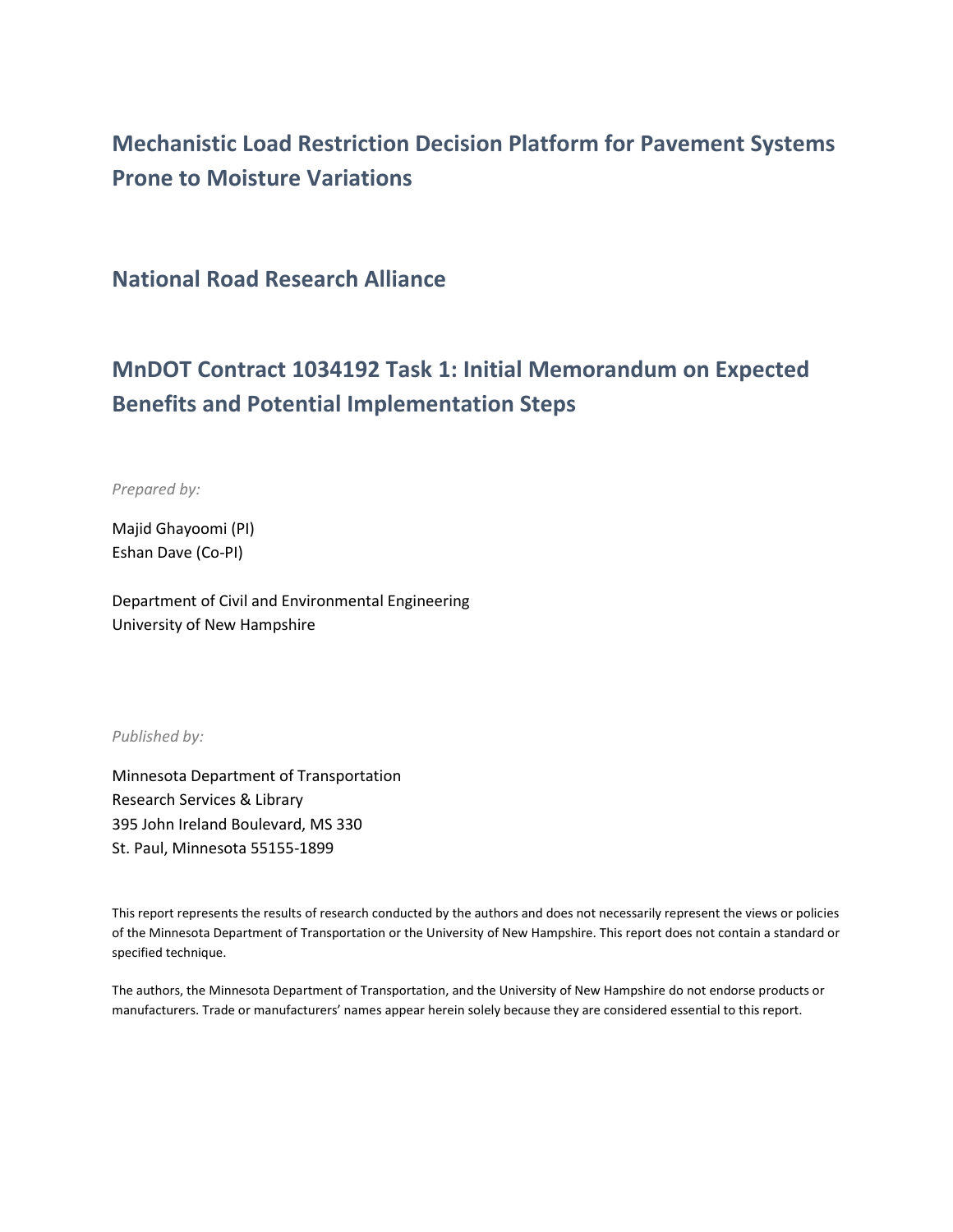## **TABLE OF CONTENTS**

## **LIST OF FIGURES**

|--|--|--|--|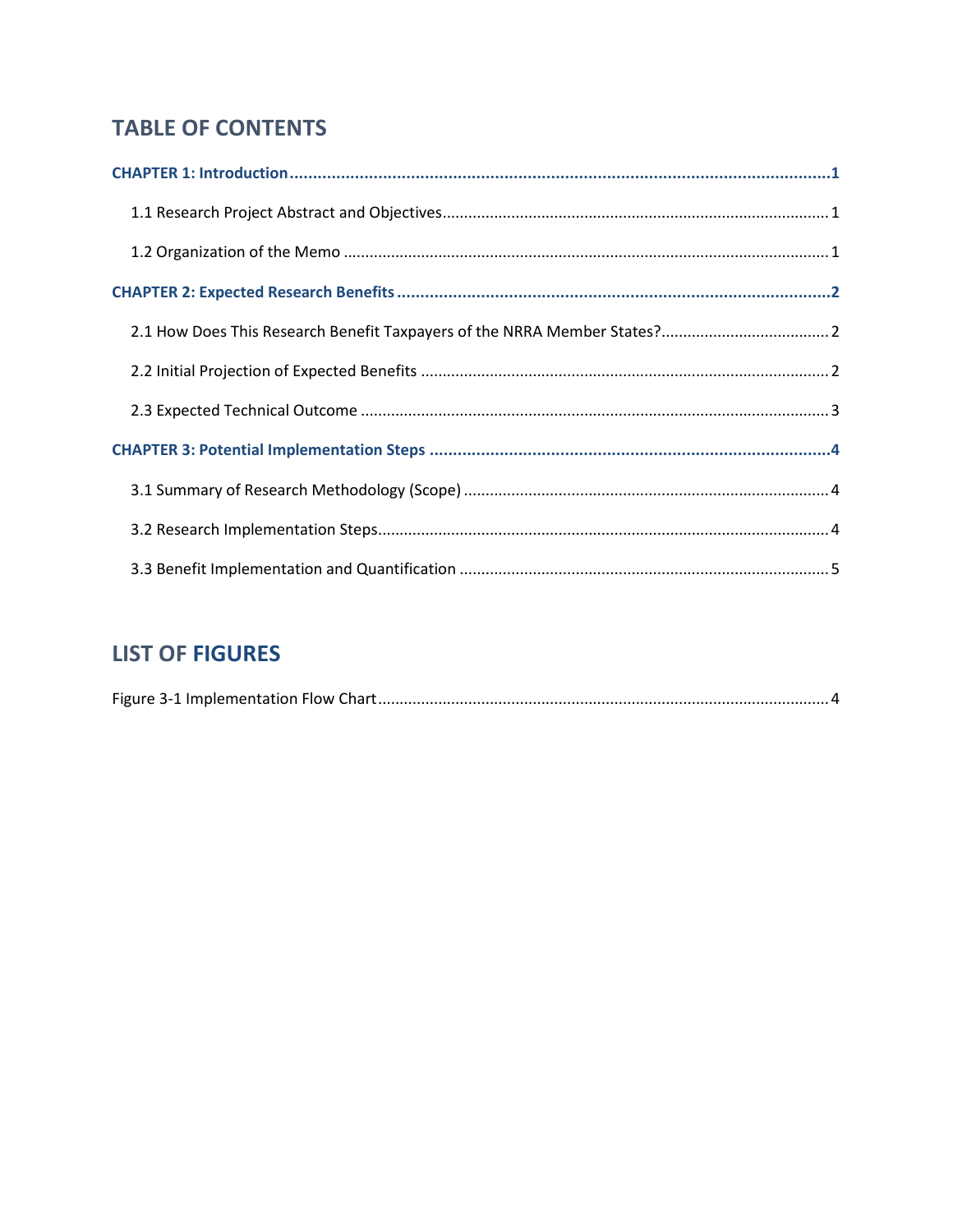# <span id="page-2-0"></span>**CHAPTER 1: INTRODUCTION**

#### <span id="page-2-1"></span>**1.1 RESEARCH PROJECT ABSTRACT AND OBJECTIVES**

Excess moisture in base and subgrade soil has detrimental impacts on longevity and serviceability of pavements. Seasonal ground water level fluctuations, inundations due to storms and post-storm recess, frost penetrations and freeze-thaw effects lead to continuous moisture hysteresis and change of stress states in pavement foundation. Reliance of current analysis and design procedures on approximate empirical approaches limits their ability to incorporate moisture-dependent material response and to conduct real-time and forecasted pavement capacity and load restriction analyses. To reliably evaluate pavement bearing capacity and performance and to provide tools for pavement engineers to assess vulnerability to damage and make traffic allowance decision during and after periods of excessive moisture, a load restriction decision-platform is proposed. This platform encompasses three core attributes: (1) A mechanics-based model that correctly captures soil and base response to saturated and unsaturated soil states. It will be validated using actual field pavement tests such as MnROAD and can be further enhanced through the use of physically modelled scaled pavement sections; (2) A systembased approach to integrate impacts of various stressors (soil moisture state, vehicular loads and volume, climatic conditions etc.), current pavement conditions, subgrade properties, hydro-geology, and short-term climate forecast. Due to large number of variables and their inter-dependencies, a system dynamics modelling approach can holistically capture all significant variables and provide a user-friendly system for pavement load restriction decision making; and (3) A policy-informed decision-platform that incorporates inputs from transportation agencies and users to facilitate its implementation and to realize the cost-effectiveness of such mechanistic approach.

#### <span id="page-2-2"></span>**1.2 ORGANIZATION OF THE MEMO**

This memorandum is organized in three chapters. The subsequent two chapters provide information on expected benefits of this study as well as the planned implementation steps.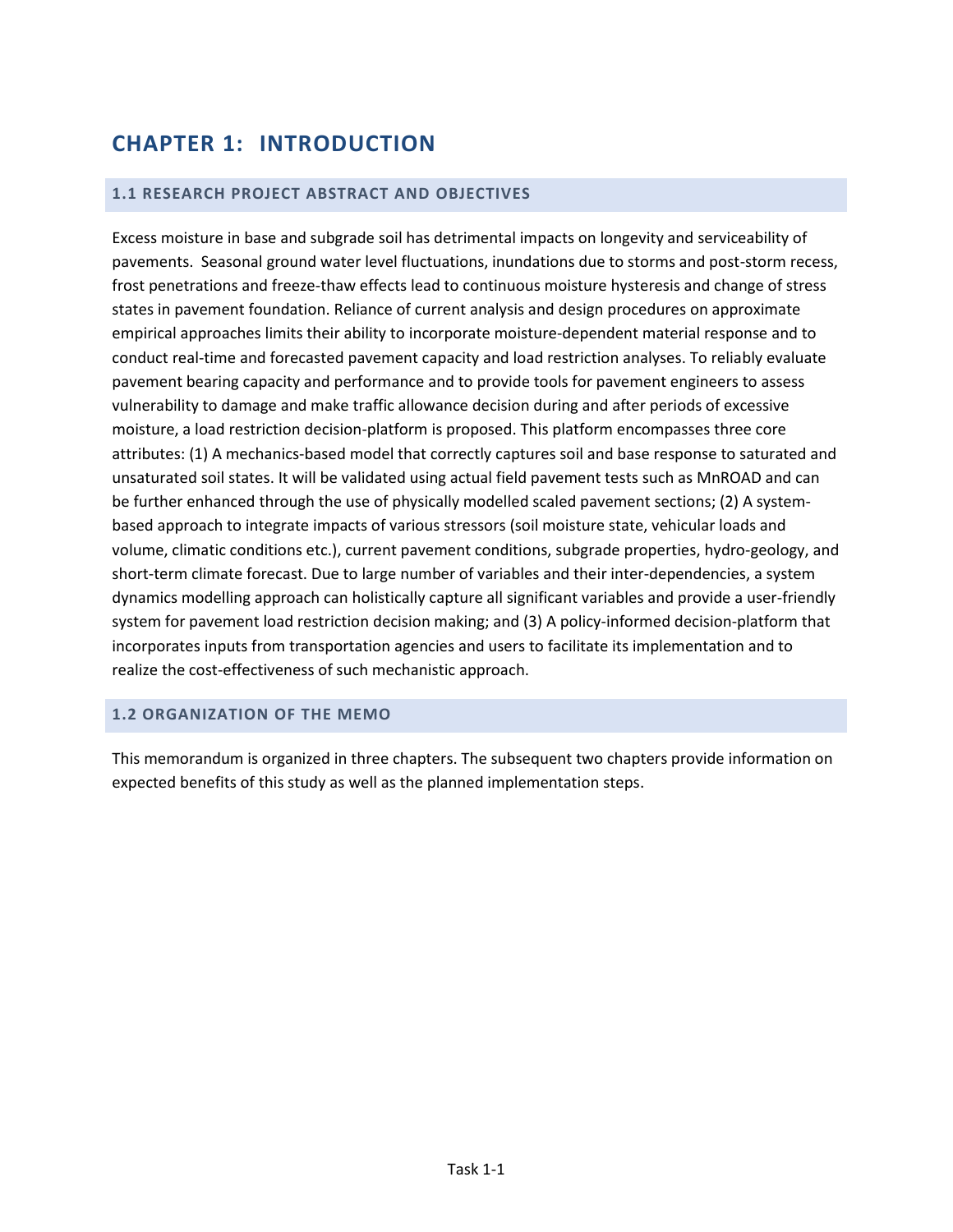## <span id="page-3-0"></span>**CHAPTER 2: EXPECTED RESEARCH BENEFITS**

#### <span id="page-3-1"></span>**2.1 HOW DOES THIS RESEARCH BENEFIT TAXPAYERS OF THE NRRA MEMBER STATES?**

At present, a majority of roadway load restriction (LR) protocols in NRRA state DOTs depend on either use of subsurface soil information, historic seasonal moisture data, or observational post-flooding evaluation. In addition, neither of these methodologies provide robust estimate of actual pavement structural load carrying capacity and these approaches do not account for climate variations within the assessment of roadways in post-storm scenarios. Due to empirically driven nature of the LR protocols there is potential for imposing either over- or under- restriction on roadways. When over-restriction is used it results in losses to businesses due to limits imposed on trucking and other mean of freight transport. When there is under-restriction scenario, it substantially limits the life-span of roadway infrastructure resulting in excessive pavement repair, rehabilitation and reconstruction costs. Thus, both of these scenarios would result in substantial economic loss to National Road Research Alliance (NRRA) member state entities.

The proposed research will develop a mechanistic framework to improve robustness of the load restriction decision process. Through use of mechanistic relationships within a system dynamics framework, the proposed research will enhance the pavement load capacity assessment. The system dynamics framework allows for a flexible platform that can incorporate multi-variant effects and provide a tool with ability for forecasting. This tool will allow transportation officials to plan for storm-related and seasonal load restrictions into future. Finally, due to incorporation of both geo-mechanics and climate data, the tool will also have ability to aid in making decisions regarding post-flooding road opening. This ability will have tremendous impact on NRRA state DOTs' taxpayers as it directly impacts post-flooding access to affected areas.

#### <span id="page-3-2"></span>**2.2 INITIAL PROJECTION OF EXPECTED BENEFITS**

The following benefits are currently identified to be achieved upon completion of the project:

- **Decrease Engineering/Administrative Costs:** The proposed decision toolkit will facilitate and accelerate decision making process by state DOTs with regards to when the road should be opened after flooding or after seasonal thawing. This will result in less personnel time for both field assessments and analytical evaluations.
- **Lifecycle:** The research will provide more accurate evaluation of pavement performance both under current condition and short-term future forecasted climatic (precipitation, temperature, etc. within a week), which would increase the lifespan of roadways while maintaining higher quality pavements for a longer time. Furthermore, by imposing load restrictions during vulnerable states, pavement longevity will be extended.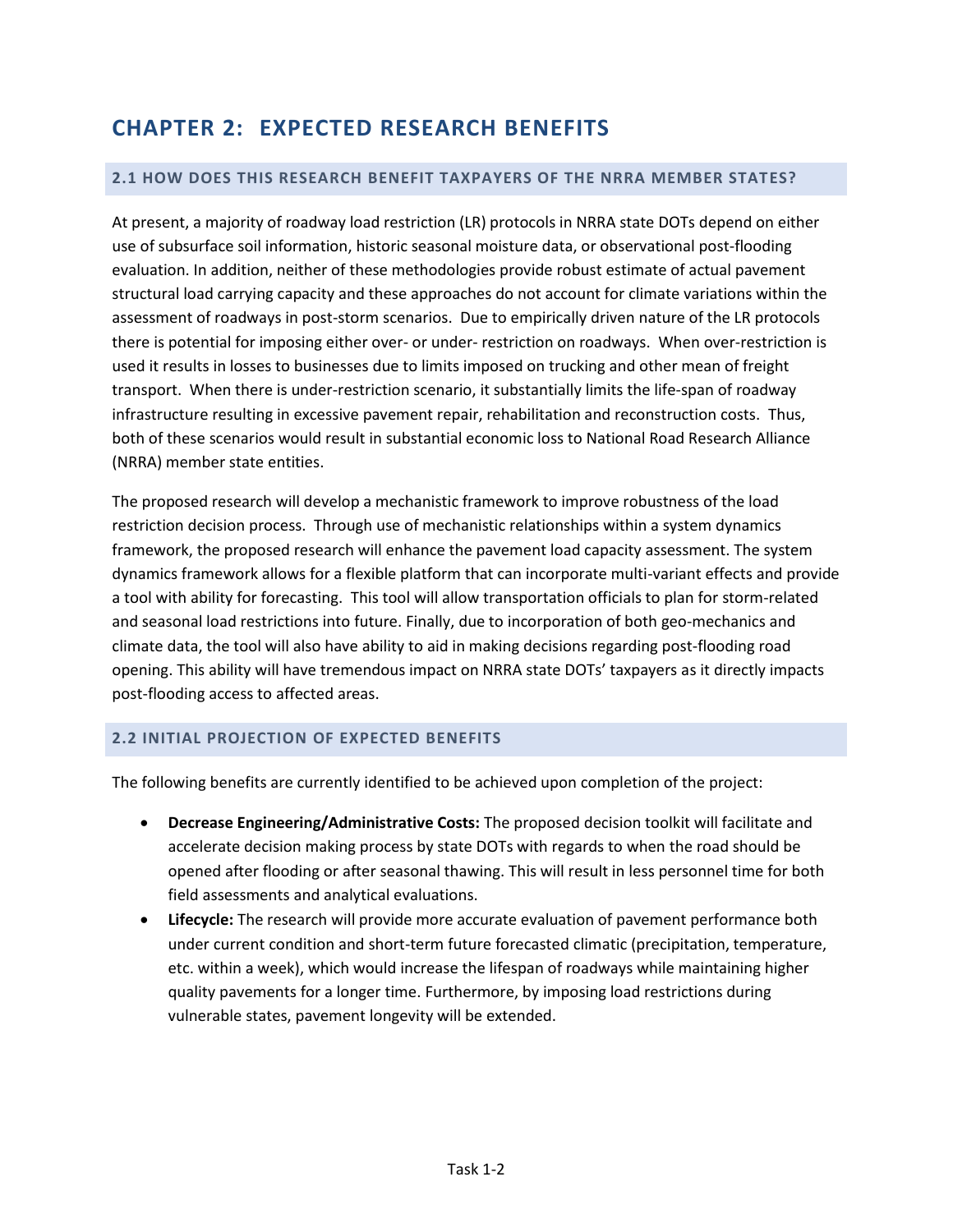- **Operation and Maintenance Saving**: The results of this project including the sensitivity analysis, pavement performance assessment, and the toolkit will reduce the maintenance costs of roadways by providing a decision platform for load and traffic restrictions when the roads are in their vulnerable state. Both of these aspects will result in lowering of maintenance needs and costs.
- **Reduce Risk:** The results from system dynamics sensitivity analysis through a holistic, multivariable and mechanistic pavement response assessment will increase the reliability of the end product, which will reduce the risk of substantial damage to roadways.

### <span id="page-4-0"></span>**2.3 EXPECTED TECHNICAL OUTCOME**

The following list summarized the expected benefits of this research as discussed with TAP members during 10/31/2019 kick-off web meeting:

- Develop a mechanistic framework to improve robustness of the load restriction decision process.
- Improve post-flooding and seasonal pavement capacity assessment.
- Implement a flexible platform that incorporates multi-variant effects with forecasting capability. This will be achieved through system dynamics modeling and analysis.
- Develop a toolkit, this is validated using field data, for load restriction decision, especially for post-flooding road restrictions.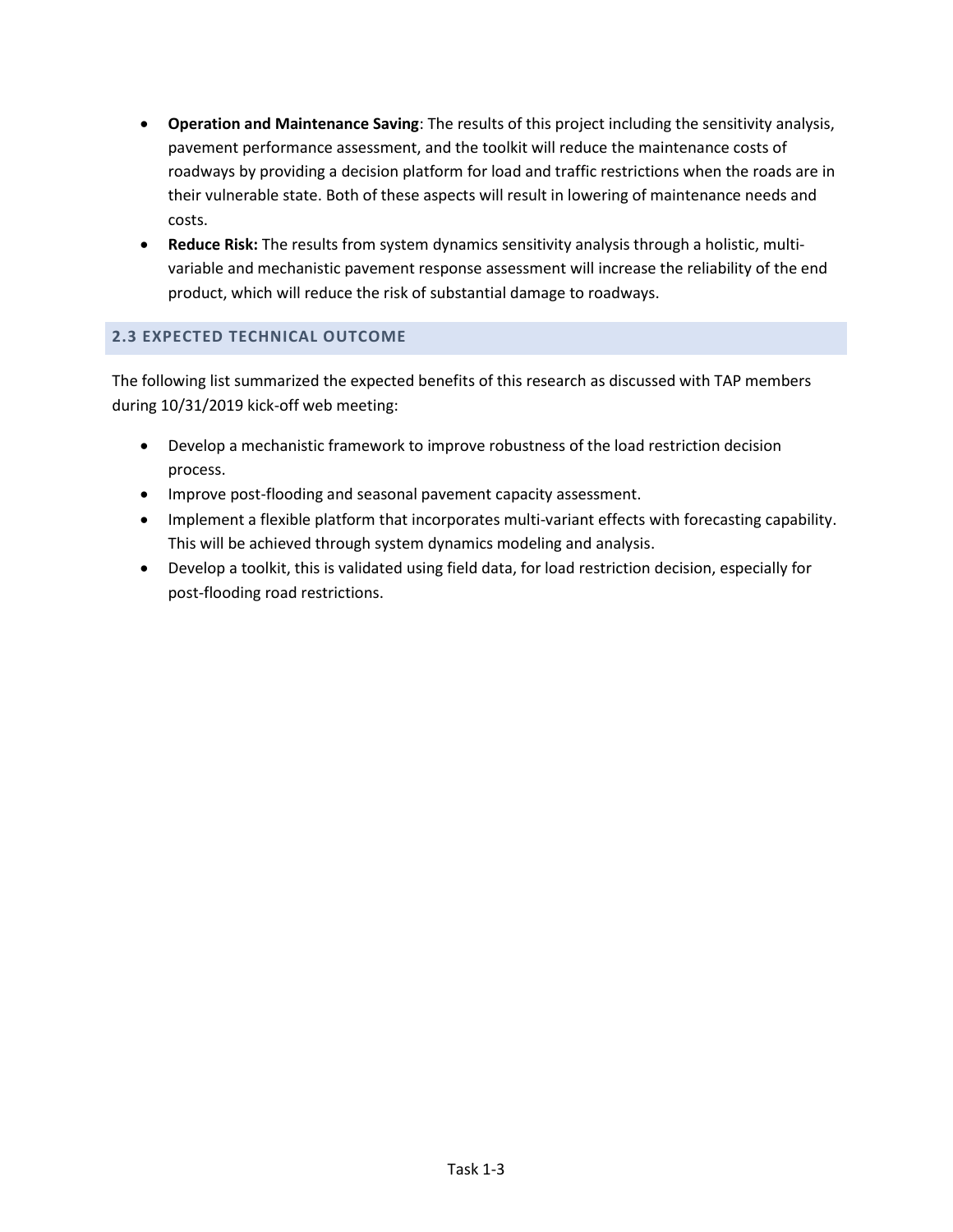## <span id="page-5-0"></span>**CHAPTER 3: POTENTIAL IMPLEMENTATION STEPS**

#### <span id="page-5-1"></span>**3.1 SUMMARY OF RESEARCH METHODOLOGY (SCOPE)**

This project will develop a mechanistic pavement load restriction decision framework using system dynamics approach. The main outcome of this project will be a toolkit for pavement engineers to make decisions regarding load restrictions due to storm-related and seasonal soil moisture variations, including those during post-flooding instances. The use of system-based approach is necessary to integrate impacts of various stressors (soil moisture state, vehicular loads and volume, climatic conditions etc.), current pavement conditions, subgrade properties, hydro-geology, and short-term climate forecast. Due to very large number of variables and their inter-dependencies, a system dynamics modelling approach can holistically capture all significant variables and provide a user-friendly tool for pavement load restriction (both in current time and for future forecasting) decision making. The proposed research is divided into 10 tasks. In addition, to further enhance the developed decision framework with more detailed mechanistic pavement performance data and to incorporate systematically controlled and monitored pavement response, a subsequent project phase could include series of physically modeled and tested, scaled and full scale pavement sections

#### <span id="page-5-2"></span>**3.2 RESEARCH IMPLEMENTATION STEPS**



The implementation strategy and project flow chart is schematically shown in [Figure 3-1.](#page-5-3)

<span id="page-5-3"></span>**Figure 3-1 Implementation Flow Chart**